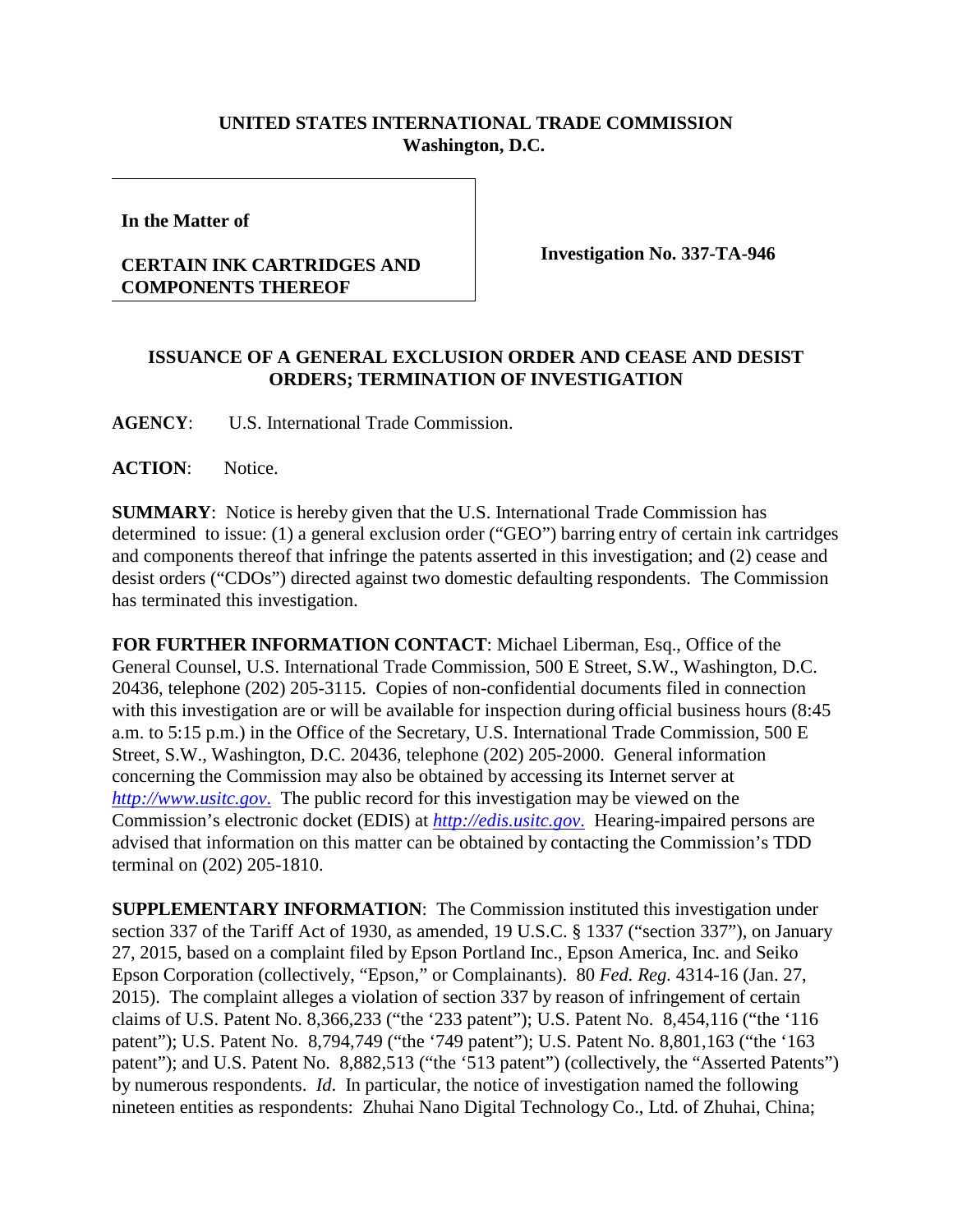Nano Business & Technology, Inc. of Lake Oswego, Oregon; Zhuhai National Resources & Jingjie Imaging Products Co., Ltd. of Zhuhai, China; Huebon Co. Ltd. of Hong Kong; Chancen Co., Ltd. of Hong Kong; Zhuhai Rich Imaging Technology Co., Ltd. of Zhuhai, China; Shanghai Orink Infotech International Co., Ltd. of Shanghai, China; Orink lnfotech International Co., Ltd. of Hong Kong; Zinyaw LLC of Houston, Texas; Yotat Group Co., Ltd. of Hong Kong; Yotat (Zhuhai) Technology Co., Ltd. of Zhuhai, China; Ourway Image Co., Ltd. of Zhuhai, China; Kingway Image Co., Ltd. of Zhuhai, China; Zhuhai Chinamate Technology Co., Ltd. of Zhuhai, China; InkPro2day, LLC of Los Angeles, California; Dongguan OcBestjet Printer Consumables Co., Ltd. of Dongguan, China; OcBestjet Printer Consumables (HK) Co., Ltd. of Hong Kong; Aomya Printer Consumables (Zhuhai) Co., Ltd. of Guangdong, China; and Zhuhai Richeng Development Co., Ltd. of Zhuhai, China. The Commission's Office of Unfair Import Investigations ("OUII") was also named as a party.

On June 18, 2015, the ALJ issued an initial determination ("ID") (Order No. 9) finding in default respondents Huebon Co.; Ltd., Chancen Co., Ltd.; Yotat Group Co., Ltd.; Ourway Image Co., Ltd.; Shanghai Orink Infotech International Co., Ltd.; Orink Infotech International Co., Ltd.; Kingway Image Co., Ltd.; Zhuhai Chinamate Technology Co., Ltd.; Yotat (Zhuhai) Technology Co., Ltd.; Zhuhai Richeng Development Co., Ltd.; Dongguan OcBestjet Printer Consumables Co., Ltd.; OcBestjet Printer Consumables (HK) Co., Ltd.; Zinyaw LLC; InkPro2day; LLC, Aomya Printer Consumables (Zhuhai) Co., Ltd.; Zhuhai National Resources & Jingjie Imaging Products Co., Ltd.; and Zhuhai Rich Imaging Technology Co., Ltd. (collectively, "the Defaulting Respondents") (*not reviewed* Jul. 10, 2015). On July 8, 2015, the ALJ issued an ID (Order No. 10) terminating the investigation as to remaining named respondents Zhuhai Nano Digital Technology, Co., Ltd. (China) and Nano Business and Technology, Inc. (USA) based on a settlement agreement and consent order (*not reviewed* Aug. 5, 2015).

All of the respondents in this investigation have either defaulted or entered into consent orders that have been approved by the Commission. On September 16, 2015, the ALJ issued an ID (Order No. 11) partially terminating the investigation based on Epson's withdrawal of certain claims (*not reviewed* Oct. 15, 2015). Claims 1 and 10 of the '233 patent; claims 9, 14, 18, and 21 of the '116 patent; claims 1, 18, 49, and 60 of the '749 patent; claims 1 and 6 of the '163 patent; and claims 14, 15, and 19 of the '513 patent remain pending in this investigation. ID at 3.

On August 31, 2015, Epson filed a motion for summary determination of violation by the Defaulting Respondents. The IA filed a response in support of the motion on September 11, 2015. No respondent filed a response to the motion.

On October 28, 2015, the ALJ issued an ID (order No. 12) granting Complainants' motion for summary determination. No party petitioned for review of the ID. The Commission determined to review-in-part the subject ID and, on review, to affirm the ID with certain modifications to the ALJ's findings regarding the importation requirement. Notice of Commission Determination To Review an ID in Part and, on Review, to Affirm a Finding of a Violation of Section 337 dated December 14, 2015 ("Commission Notice") at 2. *See* 80 *Fed.*